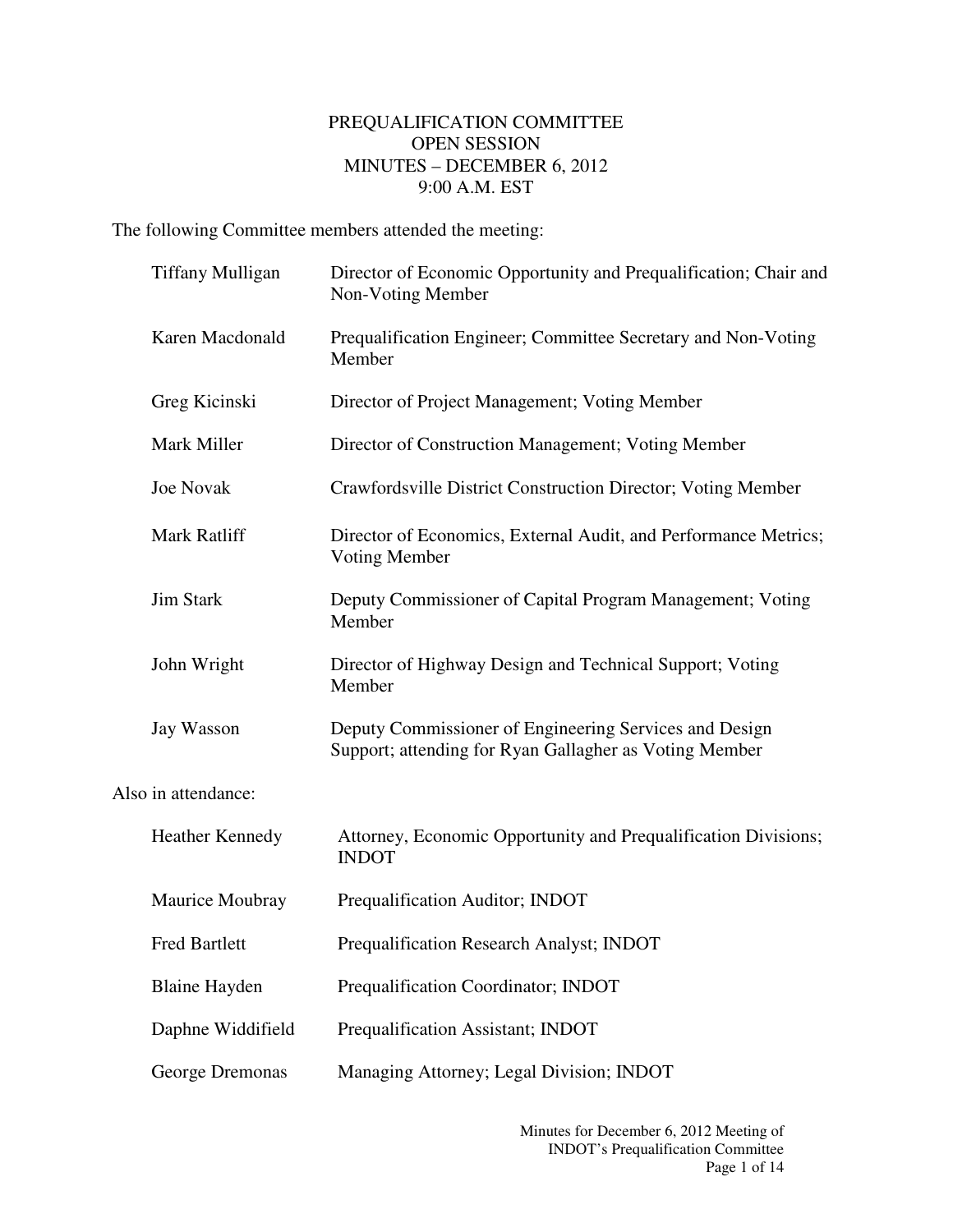| Jennifer Jansen        | Attorney; INDOT                                                                                     |
|------------------------|-----------------------------------------------------------------------------------------------------|
| Ronald Boehm           | Indiana Department of Environmental Management (IDEM)                                               |
| Greg Ellis             | Construction Engineer, Vincennes District; INDOT                                                    |
| Don Thornton           | Highway Engineer; INDOT                                                                             |
| Anita Snyder           | Engineering Technician; INDOT                                                                       |
| Chriss Jobe            | Construction Area Engineer, I-69 Office; INDOT                                                      |
| Laura Hilden           | Office of Environmental Services; INDOT                                                             |
| David Alyea            | Contracts Compliance Specialist; INDOT                                                              |
| Jeremy Brummond        | General Counsel for Fred Weber, Inc.                                                                |
| Chris Gottman          | Fred Weber, Inc.                                                                                    |
| Mark Hartman           | Fred Weber, Inc.                                                                                    |
| John Byrd              | Fred Weber, Inc.                                                                                    |
| Lina Klein             | Fred Weber, Inc.                                                                                    |
| Paul Berebitsky        | Indiana Construction Association (ICA)                                                              |
| <b>Steve Christian</b> | Stephen J. Christian & Associates; representing American Council<br>of Engineering Companies (ACEC) |

\*\*\*\*

The Committee reviewed the following agenda items:

- 1. Adoption of October 4, 2012 Meeting Minutes
- 2. Fred Weber, Inc.- Follow up from the October 4, 2012 Committee meeting regarding compliance with Erosion and Sediment Control requirements and contract requirements to protect the Indiana bat on Contract IR-33051, I-69 Section 3.
- 3. Committee discussion on 2013 meeting dates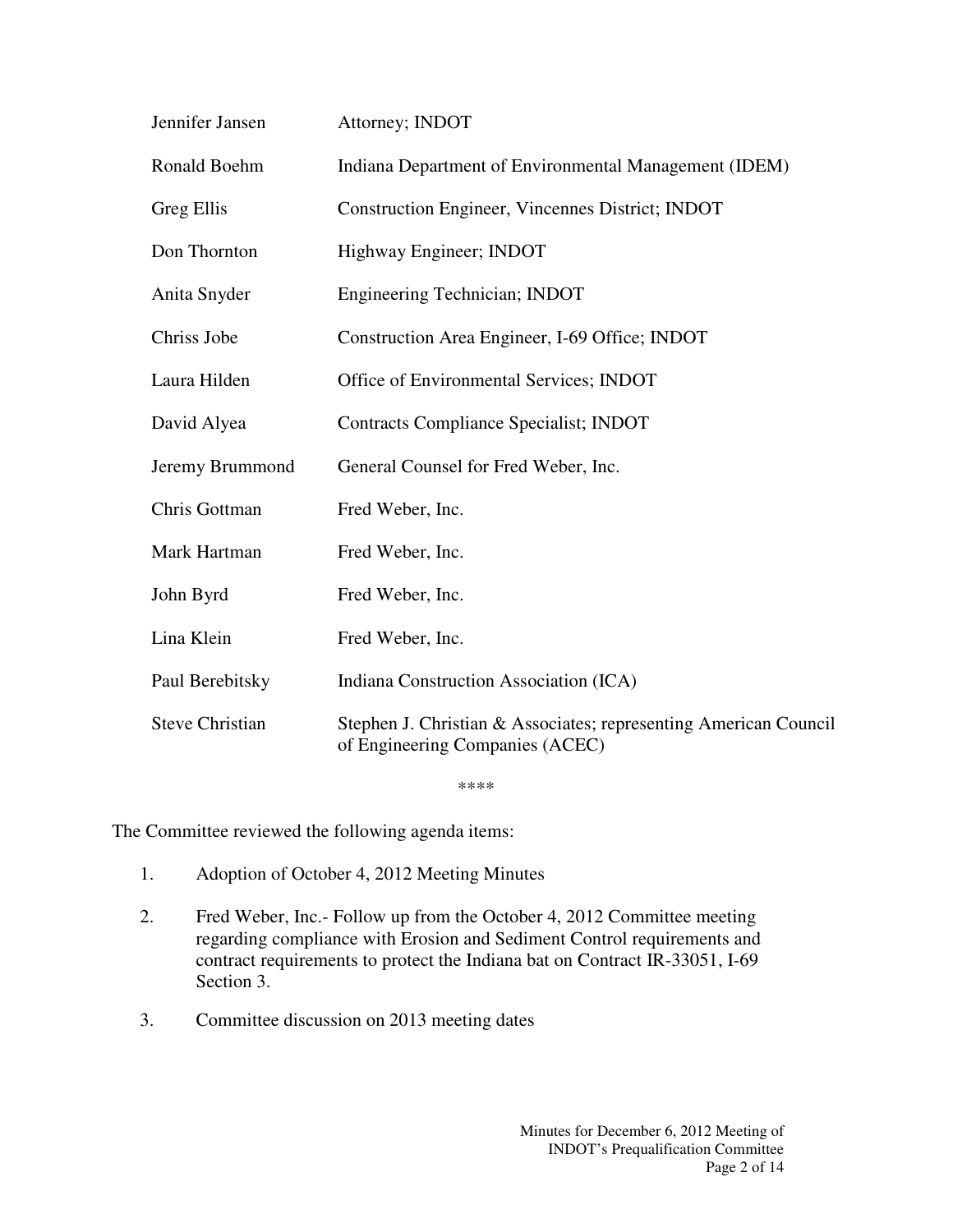## PREQUALIFICATION COMMITTEE MEETING OPEN SESSION DECEMBER 6, 2012

 Ms. Mulligan, Committee Chair, called the meeting to order at 9:02 a.m. EST. All Committee members were present, with the exception of Mr. Gallagher. Mr. Wasson attended for Mr. Gallagher.

Ms. Mulligan asked that everyone sign the sign-in sheet that is circulating. She facilitated introductions of all individuals attending the meeting.

## 1. Adoption of October 4, 2012 Meeting Minutes

 Ms. Mulligan called for consideration of the meeting minutes from the October 4, 2012 meeting.

 Mr. Novak moved to adopt the meeting minutes from the October 4, 2012 meeting. Mr. Miller seconded the motion. All members voted in favor. Ms. Mulligan stated the minutes would be posted on the INDOT website within a few days.

2. Fred Weber, Inc. –Follow up from the October 4, 2012 Committee meeting regarding compliance with Erosion and Sediment Control requirements and contract requirements to protect the Indiana bat on Contract IR-33051, I-69 Section 3

Ms. Mulligan introduced this item regarding Fred Weber, Inc. (Weber). Weber was brought to the Committee on October 4, 2012. Today's meeting is to follow-up on Weber's performance. She explained the Committee meeting procedures: representatives from INDOT present the issue(s) first, the contractor is allowed to respond, then Committee members and the audience may ask questions.

Mr. Boehm with the Indiana Department of Environmental Management (IDEM) gave a PowerPoint presentation that included an overview of Weber's performance on Contract IR-33051, including detailed pictures showing what was observed in the last few weeks. The dates of the site visits were November 15, 2012, November 26 and 27, 2012 and December 4, 2012. He also had some slides with pictures dated September 3, 2012. The first seven slides showed pictures that were taken on December 4, 2012 and showed how Weber was using good erosion control measures, such as using erosion control blankets in the median and down a slope, providing and maintaining median inlet protection, and using riprap at the base of an embankment to allow construction equipment to cross the ditch. Mr. Boehm stated that when using a coconut blanket, it may be a few months before the grass will come in.

Mr. Boehm took pictures of various areas of concern on each of the days he visited the site. One area of concern was at Doan's Creek. At this location, on November 15, 2012 the silt fence was blown out from a rain event and sediment dumped into the creek. On November 27,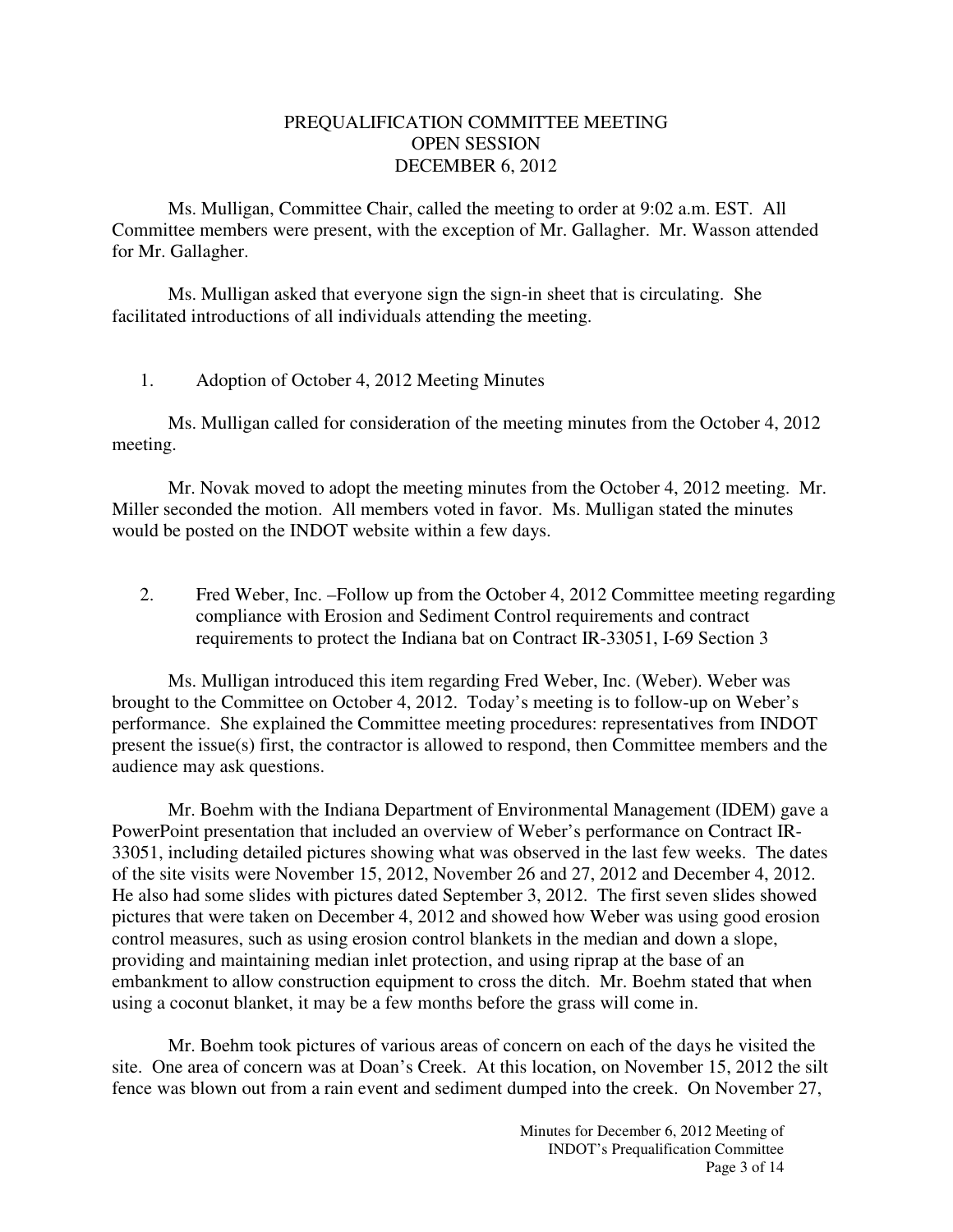2012 at the same location, the silt fence was fixed, but there was soil upstream, the hole was still there from the sediment washout, and the silt fence was not installed correctly. Mr. Boehm stated that Weber should have backfilled behind the silt fence and they should have buried the end flap. On December 4, 2012 he observed that the failure had been fixed by using a rock filter berm.

Mr. Boehm showed pictures showing holes in the wrap used around an inlet on November 15, 2012, and it had not been corrected when he visited on December 4, 2012.

Mr. Boehm showed pictures of erosion down embankments from underdrains that outletted halfway down the slope. In one location that had been observed on September 3, 2012, the erosion went all the way down to the creek and sediment was deposited in the creek. The problem was still there when he visited on November 15. 2012 and December 4, 2012.

Mr. Boehm stated that we have had a mild fall. The erosion would have been worse if there had been a heavy rain event.

A representative from Weber stated that the pictures show the sediment load had changed in each picture.

Ms. Mulligan stated that INDOT has the floor and is still presenting the issues.

Mr. Boehm showed pictures of silt fence adjacent to First Creek taken on November 15, 2012 and November 26. 2012. There was erosion under the silt fence in a few locations, and the silt fence was not tied off where it had teed into another silt fence.

Mr. Boehm showed pictures of erosion control blankets that had been placed down an embankment, through the side ditch, and up the backslope. Pictures of this area were taken on November 15, 2012 and December 4, 2012. Blankets were placed over weeds and they were not anchored in place. Rills had developed on the slopes and the blanket was loose in the side ditch. Mr. Boehm showed pictures where he had pulled the blanket back to show that it was not anchored in the side ditch.

Mr. Boehm showed pictures taken on November 15, 2012 and December 4, 2012, where a side ditch was built halfway up the slope to divert water from getting to a jurisdictional waterway at the bottom of the slope. There were bare spots were the mulch did not stay in place. He stated that a requirement of the contract is to stabilize areas within seven days. This area should be corrected to prevent slope failure. In a picture Mr. Boehm showed later in his presentation, there was a cut through the berm between the two ditches. This occurred where the diversion side ditch was closer to the bottom of the slope. That picture was taken on November 26, 2012.

Mr. Boehm showed pictures of an embankment where rills had developed down the slope. Sediment had plumed out at the bottom of the slope into the creek at more than one location. He also pointed out bare spots on the embankment and the flatter backslope area where mulch was sparse.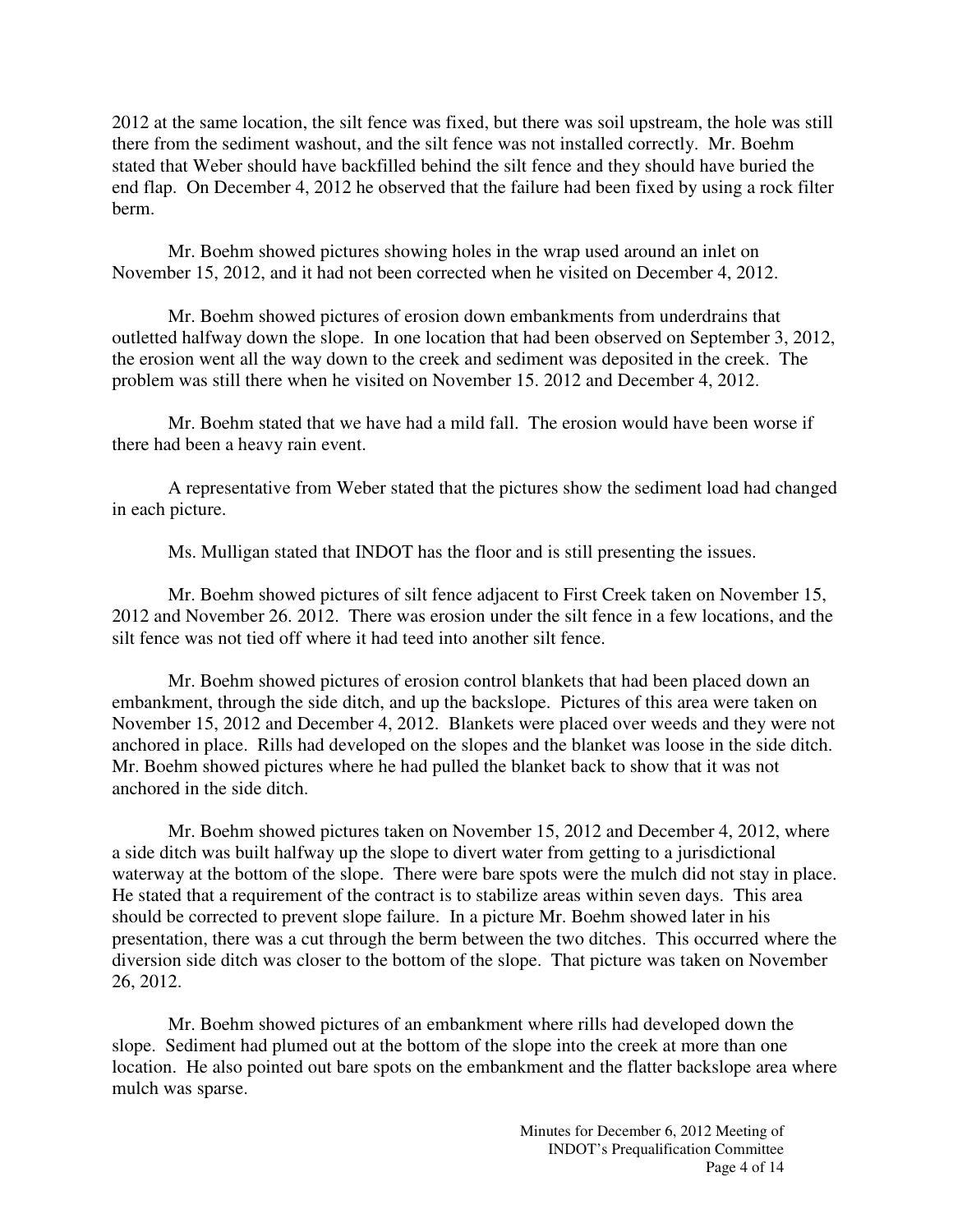Mr. Boehm showed pictures that showed the mid-slope ditch mentioned earlier running into a ditch adjacent to a railroad track, then the ditch flowed to the jurisdictional waterway that was at the bottom of the embankment. At the point where the second ditch met the jurisdictional waterway, there was a riprap check dam. Mr. Boehm stated that the check dam was not big enough.

Mr. Boehm showed a picture of a bare, wide backslope and other pictures with bare foreslopes, where much of the mulch had blown away. He stated that Weber needs to crimp the mulch to help it stay in place. The areas need to be stabilized to reduce erosion. He showed pictures of a channel that was not stabilized. Coconut blankets had been placed in the channel, but they had moved, because they had not been pinned down and was lapped in the wrong direction.

Mr. Boehm showed pictures taken on November 26 and 27, 2012 that shows no erosion or sediment control where water runs under the new pavement and down the embankment at CR 900E. There is a natural spring onsite that was diverted while the bridge was under construction. This natural spring is a jurisdictional waterway. Jurisdictional streams are Waters of the US, and are required to be managed resources. A solution is needed by Weber, INDOT, IDEM and the I-69 team.

Mr. Boehm showed several pictures taken on December 4, 2012, which show better erosion and sediment control practices. He stated that the project looks better; however, the erosion control blanket is loose in a few locations. He stated the project looks good now, but it took awhile to get there.

Mr. Boehm stated that he still has some concerns. 1) Weber needs to correct and/or stabilize the concentrated flow areas. 2) We need to be concerned with the area in the woodland/wetland. Sediment was removed and the area was stabilized with blankets, but a concentrated flow may transport sediment to the wetland again. 3) The mulch should be crimped. 4) Weber should have used blankets on more embankments. A lot of blankets were used on a huge flat area. 5) Weber needs to stabilize areas when check dams are removed. One had been removed for clear zone issues. 6) Watch that blankets don't bridge dozer ruts. The blankets need to come in contact with the soil, otherwise you will have erosion underneath and/or the seed will not take. 7) At CR 900E there is a jurisdictional wetland. The drainage flows towards the wetland, and there are no sediment control measures. 8) The site needs to be stabilized for the winter.

Mr. Boehm showed a picture of four pipes outletting mid-slope on an embankment. He stated that Weber could have extended the pipe with corrugated pipe to direct the clean underdrain water down to the rip-rapped channel.

Mr. Boehm's last slides showed Weber's self-monitoring Sediment and Erosion Control Inspection and Maintenance Report. His concern is that not all of the problems that he observed were listed on the report by Weber.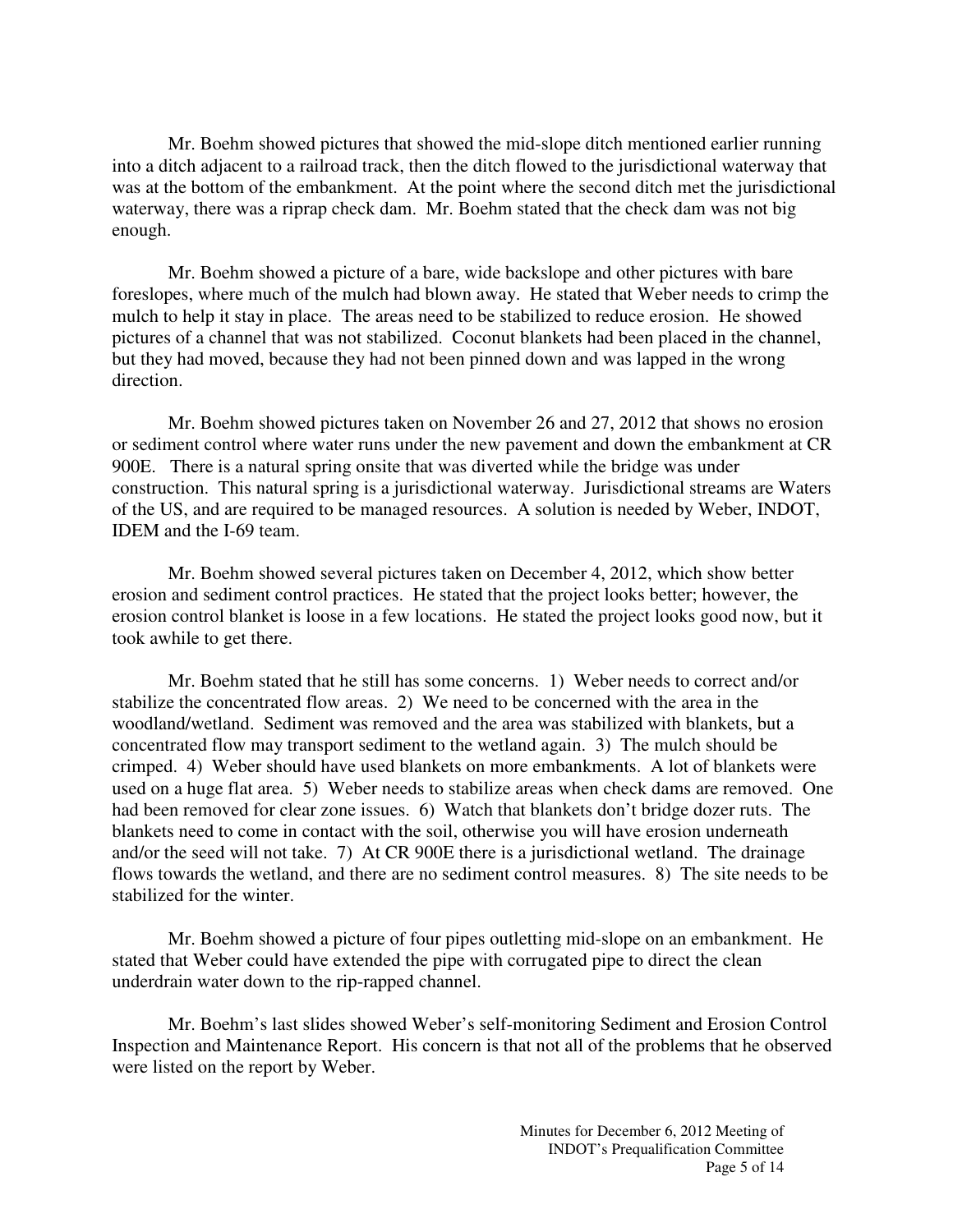Mr. Boehm stated in summary that he saw some good measures, and saw some other areas that need correction.

Mr. Jobe, Construction Area Engineer, I-69 Office, INDOT, provided a summary of the I-69 team's recommendations. Weber was brought to the Committee on October 4, 2012 to discuss and address the on-going issues with environmental permit non-compliance on contract IR-33051. At the conclusion of the meeting, the Committee directed Weber to submit a Work Improvement Plan (WIP) to INDOT. Weber agreed to improve the overall work. Weber originally submitted their WIP on October 18, 2012. It was reviewed by INDOT's I-69 team, the Office of Environmental Services, and Construction Management and those comments were provided to Weber on October 26, 2012. Weber resubmitted the WIP on November 13, 2012. INDOT's I-69 team, the Office of Environmental Services, and Construction Management approved the WIP on November 21, 2012. Mr. Jobe stated that INDOT project personnel observed improvements in Weber's environmental efforts immediately following the October 4, 2012 Committee meeting. Weber's improved efforts included a more proactive field response to correcting erosion and sediment control deficiencies and detailed weekly inspection reports; however, in the last three weeks INDOT observed a decline in Weber's performance and there have been significant environmental non-compliance issues that have arisen. These concerns were addressed in Mr. Boehm's presentation. INDOT could be at risk from getting permits for future work on I-69. The I-69 Team's recommendation today is for INDOT to suspended Weber from bidding on future contracts.

Mr. Wright asked if representatives from Weber were with Mr. Boehm when he inspected the site.

Mr. Boehm replied that Weber was at the December 4, 2012 inspection.

Mr. John Byrd, Project Manager with Weber, stated that it would be good for Weber to be at the inspections. He asked if the Committee members had a chance to review the WIP.

Ms. Kennedy stated that the WIP was provided in the members' packets.

Mr. Byrd provided a PowerPoint presentation that included an overview of the improvements that Weber has implemented. Mr. Byrd explained that John Alexander is the sediment and erosion control manager and Tyler Weaverson is the Quality Assurance manager for Weber. He stated that Tim Arthur no longer works for Weber and resigned for personal reasons. Weber intends to have three personnel trained in the Certified Compliance Inspector of Stormwater (CCIS) program and the annual refresher will be required. Weber will have at least one CCIS person on site. Weber will do site-specific erosion control plan reviews at the project kick-off meeting and pre-clearing activities. He explained that Weber has weekly Tool Box Talks to cover sediment and erosion control. The Tool Box Talks show good and poor installations.

Mr. Byrd stated that Weber has developed a weekly report, which is a self-monitoring form. They will also inspect and report after rain events. The report asks for the station, feature, deficiency, and whether it was reported previously. The date of the repair is to be listed on the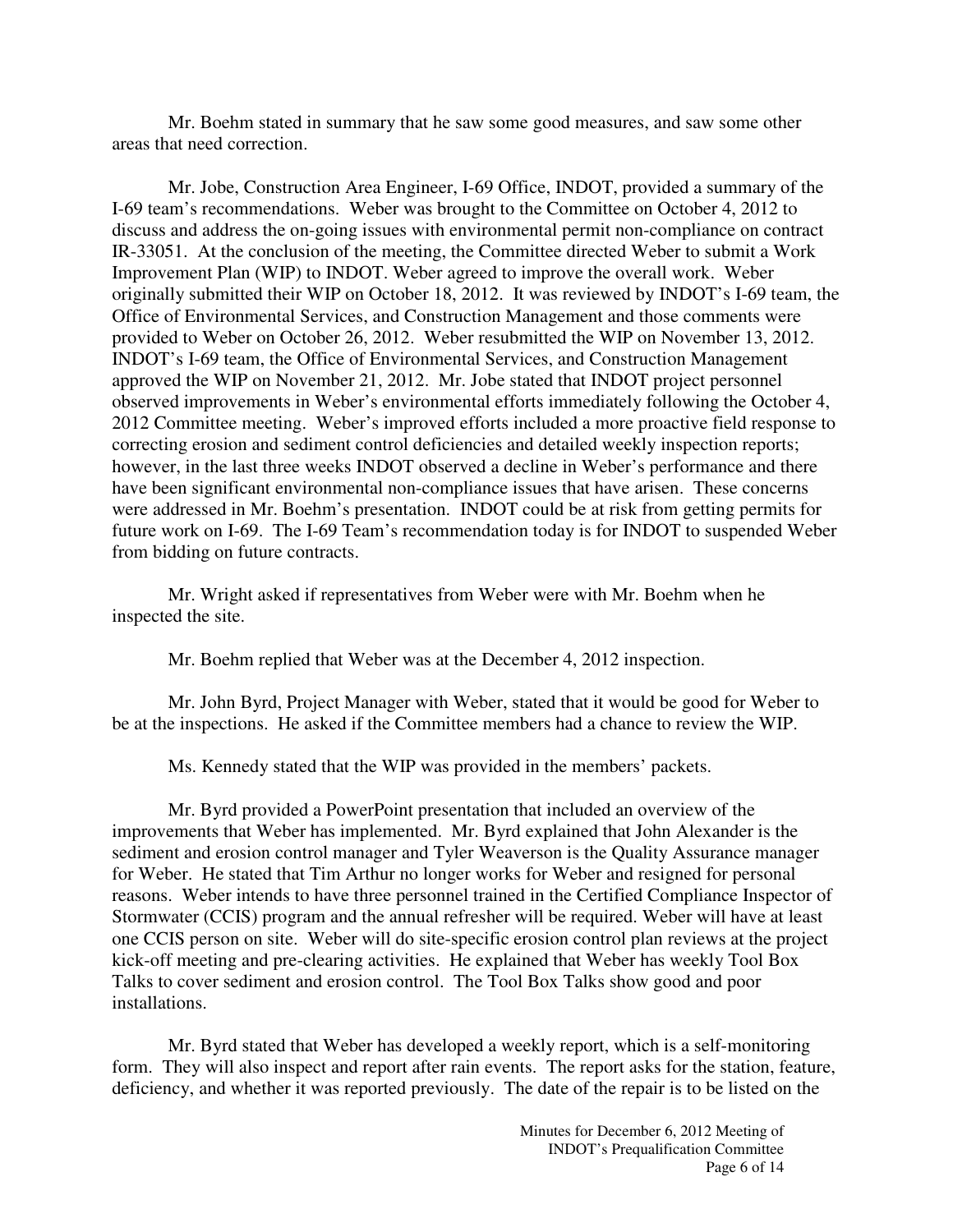report, to show that it was corrected within 48 hours. If it rains and the measure needs to be repaired again, then the report will show that. He stated that 90 percent of deficiencies are fixed within 48 hours.

Mr. Byrd explained that the areas shown in the pictures presented by Mr. Boehm had ongoing work at those sites. In some cases the conditions were not conducive to correcting the problems, for example November was wet. Mr. Byrd explained the aggressive schedule to get I-69 open made it difficult to control erosion and sediment. Weber may need to redo some measures. They were directed to seed and straw before the road was opened. He stated that more damage would be done to an area if they use a tractor or dozer to fix a six inch rill.

Mr. Byrd stated that Weber hired Weaver Boos to be an independent third party inspector, and Bernardin, Lochmueller, and Associates (BLA) (INDOT's consultant performing construction inspection) is working closely with Weber on all issues. Weber compares their reports to Weaver Boos' and BLA's reports.

Mr. Byrd stated that Weber's pre-activity planning meetings will include the erosion and sediment control manager, project supervisor, foremen, field personnel, and subcontractors. They will pass out the erosion control plan and map of jurisdictional waterways. Weber will make sure everyone is clear at the onset of the project.

Mr. Byrd addressed the pictures again. He stated that the water table was high in one side ditch. You cannot crimp the straw when the site is wet. The slope is not always the deciding factor on whether you should crimp. Weber used a tackifier in some areas. They will re-seed where the seed did not take. They used blankets to stabilize some slopes. It was an aggressive schedule and some areas were seeded at the last hour. Weber is still working in some of the areas that Mr. Boehm showed.

Ms. Klein, Environmental Manager with Weber, provided a PowerPoint presentation that included explanation of the CCIS and Certified Preparer of Stormwater Pollution Prevention Plans (CPSWPPP) training. The CCIS training is online and includes quizzes and final exam. It is a two year certification and the participant earns 16 professional development hours (PDH). The CPSWPPP training grants 18.5 PDH's and the certification is for two years.

Ms. Klein explained that the Tool Box Talks will include "How to build a better BMP", and it is still under development. The source of information is from the Indiana Storm Water Manual. The weekly meetings will include review of the previous week. She stated that reiteration is a good learning tool. She showed an example of a Tool Box Talk on inlet protection.

Ms. Klein explained Weber is using SharePoint so that in addition to the training, the employees will have access to information at all times, Weber is researching other training for erosion and sediment control to be implemented in the near future.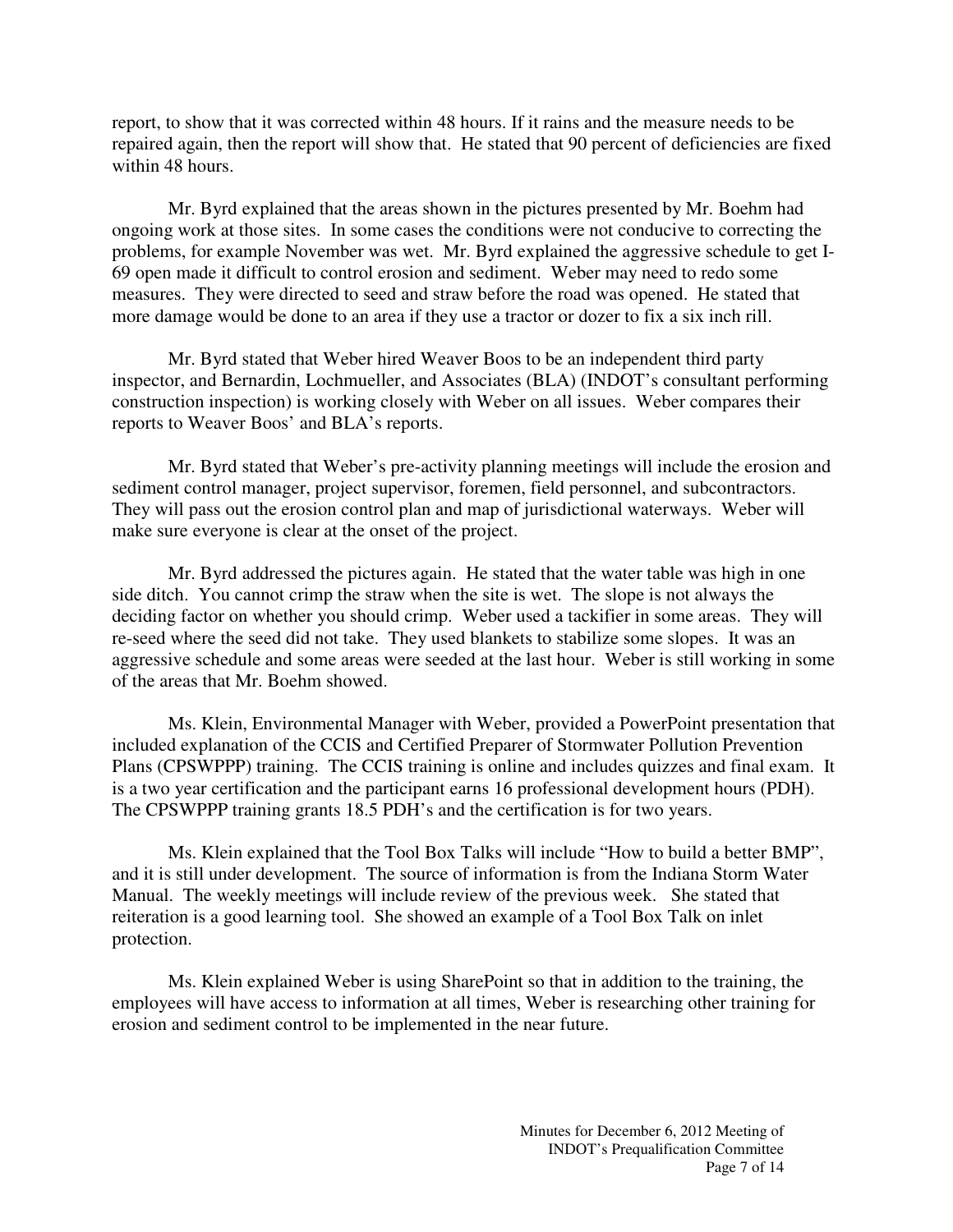Ms. Klein stated that Weber will hold the annual refresher training in January/February. It will be 8 hours. Weber will hold site-specific pre-activity meetings. They will review the erosion and sediment control plan and the stormwater pollution prevention plan.

Mr. Ratliff asked where the supervision of Weber's staff was when they threw the blankets over the weeds.

Mr. Byrd stated that we were told to cover everything up to make it look nice.

Mr. Hartman stated that it is a 10.5 mile project and they are still working on that project.

Mr. Byrd stated that Weber is still working at CR 900 and Weber did not know the flow of water at the natural spring. They found that the water would overtop the road. They needed to pipe the water to the other side. Weber went to INDOT and asked to put in a pipe, but it is a jurisdictional waterway. INDOT and IDEM came to the site and said they could not put in a pipe in a jurisdictional waterway. The water was diverted for one year while the bridge and MSE walls were built. Weber dug the ditch after the bridge and MSE wall work was completed and they placed straw. Mr. Byrd said this area has been very confusing from day one because of conflicting information.

Mr. Hartman stated that Weber is being painted as a bad picture and Weber has addressed the issues. Weber has not been negligent. Some areas that have had issues are being addressed and some areas that are bare in the pictures have already been addressed.

Mr. Byrd stated that if Weber is not allowed to bid on contracts because of bare spots, it would not be fair. The seed and straw satisfied the contract.

Mr. Hartman stated that INDOT asked Weber to blanket the area and the contract required seed and straw.

Mr. Byrd and Mr. Hartman stated that adjacent contracts along the corridor have bare spots too.

Mr. Boehm stated that Weber admitted they hand laid straw at the location where the picture showed the pen laid on the bare spot. He questioned why Weber would hand lay straw next to a jurisdictional waterway.

Mr. Stark asked if Weber submitted the WIP and if it is approved.

Ms. Mulligan explained that Weber still has the floor.

Mr. Byrd stated that Weber reached out to INDOT, BLA, and IDEM. Three people were satisfied with Weber's efforts.

Mr. Stark asked who was at the meeting.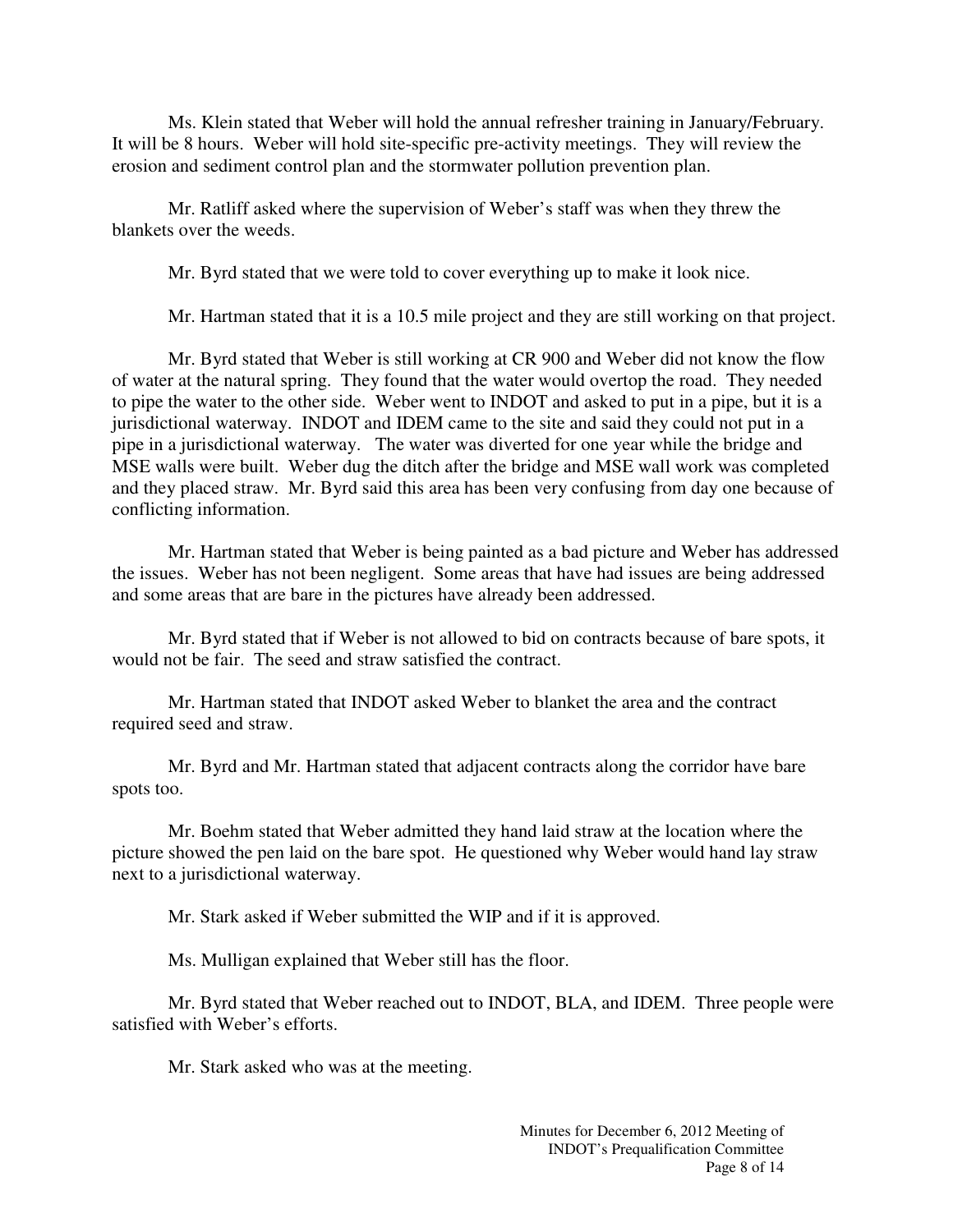Mr. Byrd replied that Greg Ellis and Wes Zeller.

Mr. Jobe stated that it is an overstatement to say that INDOT was completely satisfied. He stated that BLA was concerned with the 6 to 1 slopes.

Ms. Mulligan stated that we need to give Mr. Byrd the floor.

Mr. Gottman, Regional Manager with Weber, stated that there have been great improvements from the first day Weber went back. Comparing the BLA and Weber weekly reports, some had two items listed, some ten. Now the Weber and BLA reports are down to four deficiencies.

Mr. Byrd stated INDOT was satisfied at the last meeting and it generated a lot of emails.

Mr. Gottman stated the project was opened and the areas are being taken care of. It is not a lack of effort on Weber's part.

Ms. Mulligan asked that INDOT representatives respond to Mr. Stark's earlier question.

Mr. Stark asked if the WIP was submitted by October 19, 2012.

Mr. Jobe replied yes, it was submitted on time.

Mr. Wasson asked if report was signed by the correct people from Weber.

Mr. Byrd replied that it was signed by several people at Weber.

Mr. Stark asked if we have a final WIP and has it been approved. He asked if the I-69 team is now not approving the WIP.

Ms. Mulligan stated that emails approving the WIP were included in the members' packets.

Mr. Jobe stated that the WIP has been approved and is still acceptable today.

Mr. Stark asked if INDOT gave Weber a timeframe to implement the WIP and is it being done.

Mr. Jobe stated that no timeframe was set by INDOT.

Mr. Stark stated that he wanted to thank Weber for opening of I-69 on time. He asked Mr. Jobe if we are not happy with what is going on now.

Mr. Jobe stated that we are concerned with Weber's performance over the past three weeks.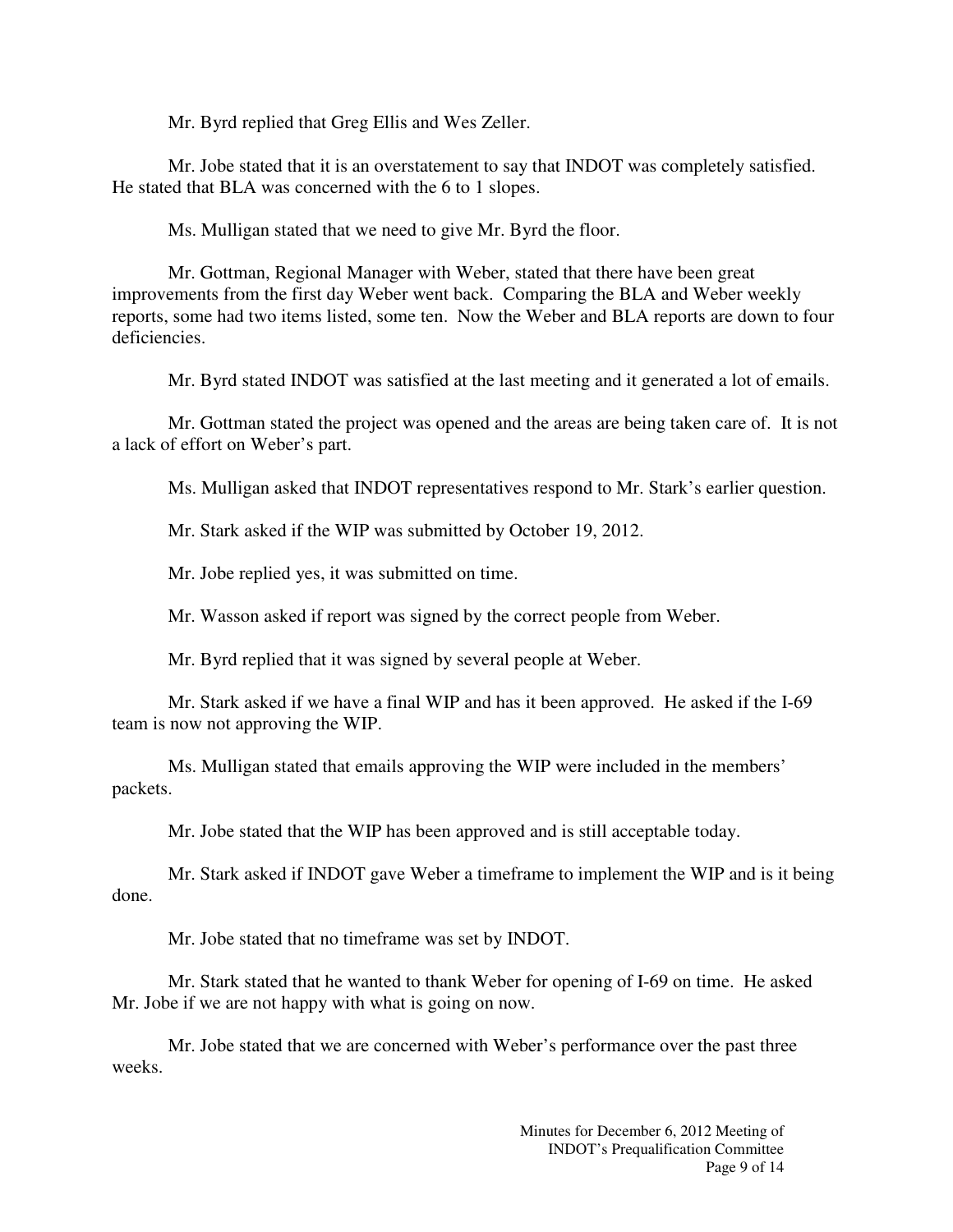Ms. Mulligan asked if there is something in the WIP to ensure that performance will not drop off again.

Mr. Byrd stated that the checklists and weekly reports should allow them to stay on top of things. There are four sets of eyes out there (Weber, Weaver Boos, BLA, and IDEM) and Weber has 48 hours to respond to sediment and erosion control deficiencies. If issues are not corrected, it will show up on future reports.

Mr. Hartman stated the pictures don't show the whole story and Weber has not received a formal approval of the WIP. Weber is still moving forward on the work.

Ms. Mulligan asked if there is going to be multiple checks on future projects.

Mr. Hartman stated that Weber will continue to have an independent check.

Mr. Jobe stated that INDOT has weekly checks.

Mr. Ratliff stated that he was CFO for five years for a builder and is aware of erosion and sediment control issues. He stated that chasing rain and wind everyday is difficult. The best laid plans do not work if there is no supervision. It appears there was no supervision in the field. The blankets were placed on top of weeds and blankets placed in the ditches were lapped wrong. INDOT should not accept this.

Mr. Kicinski stated pictures are part of the story, however, you could go to any job in the state and use pictures to make the project a success or a failure. He asked if Weber has done what the Committee asked them to do. He asked if the WIP satisfied the last issues before the Committee.

Ms. Hilden stated that the blankets placed over the weeds should have been noted on the reports. The plan is only good if the inspectors know what they are looking for. She asked if it was noted on the reports.

A representative from Weber stated that the blankets over the weeds were not listed on the reports.

Ms. Hilden stated that these things should have been knocked out before the opening of the highway. She questioned the confidence INDOT can have with Weber's future performance.

Ms. Mulligan asked if the Committee members have questions. She stated that we only have the room for another half hour.

Mr. Kicinski asked if INDOT has the reports from the third parties showing last three weeks.

Mr. Gottman stated yes.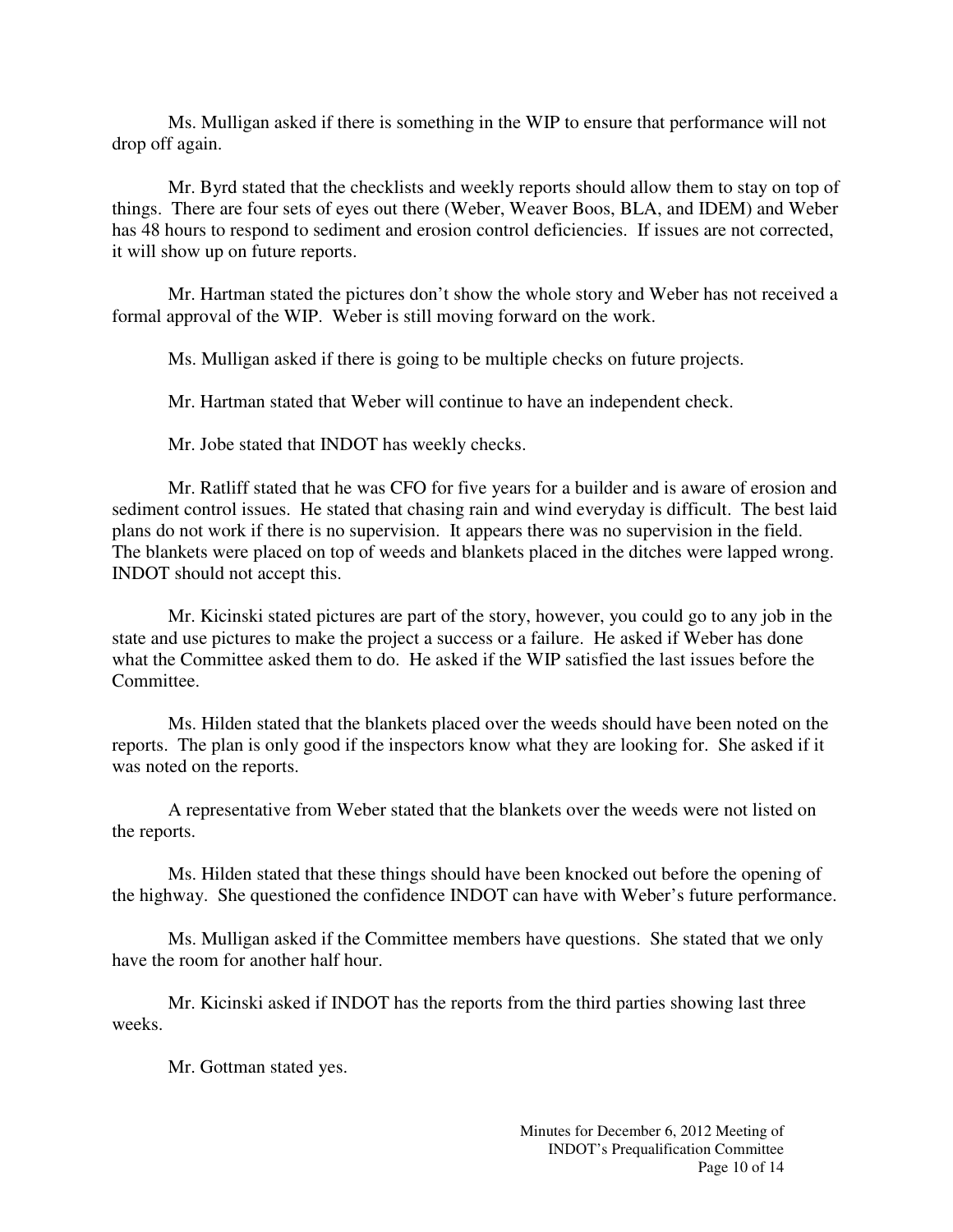Mr. Hartman stated there is not a big difference in the reports.

Mr. Stark asked if the reports show that Weber's performance is getting better, worse, or is it stagnant.

Mr. Jobe stated that Doan's Creek is a highly sensitive area. There have been consistent problems that have shown on reports over the past several weeks. Mr. Boehm's slideshow addressed this area.

Mr. Gottman stated that it has cost Weber money too and Weber has addressed each issue. The issues at Doan's Creek have been fixed, but it blows out again. He stated there are some communication issues. He suggested that maybe Weber should put in a permanent measure.

Mr. Miller asked Mr. Jobe and Mr. Ellis if the WIP is acceptable. He asked them why they lack confidence that Weber will not perform better given time

Mr. Ellis, Vincennes District Project Engineer, INDOT, stated that INDOT has had problems in the past and withheld payments and stopped the job.

Mr. Jobe stated the regression INDOT has seen over the past three weeks is in the self monitoring reporting. Releasing water at an unstabilized area makes INDOT look bad.

Ms. Mulligan stated that the reason the Committee asked Weber back in January was because the I-69 Team said the project was wrapping up.

Mr. Miller stated the project won't be complete until May.

Mr. Stark stated that the WIP has been reviewed and accepted by INDOT. He stated that other than pictures, nothing has been presented to the Committee to show that the WIP is not being implemented correctly. We need to see reports with a recommendation, if it looks like Weber is not going to follow through.

Ms. Mulligan stated Weber's prequalification certificate is due to expire April 30, 2013. We can consider concerns at renewal time.

Mr. Novak asked who was responsible for getting the permit.

Mr. Byrd stated it was a design-build project with Weber and Jacobs Engineering.

Mr. Hartman stated that if Weber were lacking in their efforts, reporting and maintaining measures, then Weber's reports would not match the others and Weber would only be correcting 20 percent of the items.

Ms. Mulligan stated INDOT appreciates the issues but INDOT cannot hold the contractors hand.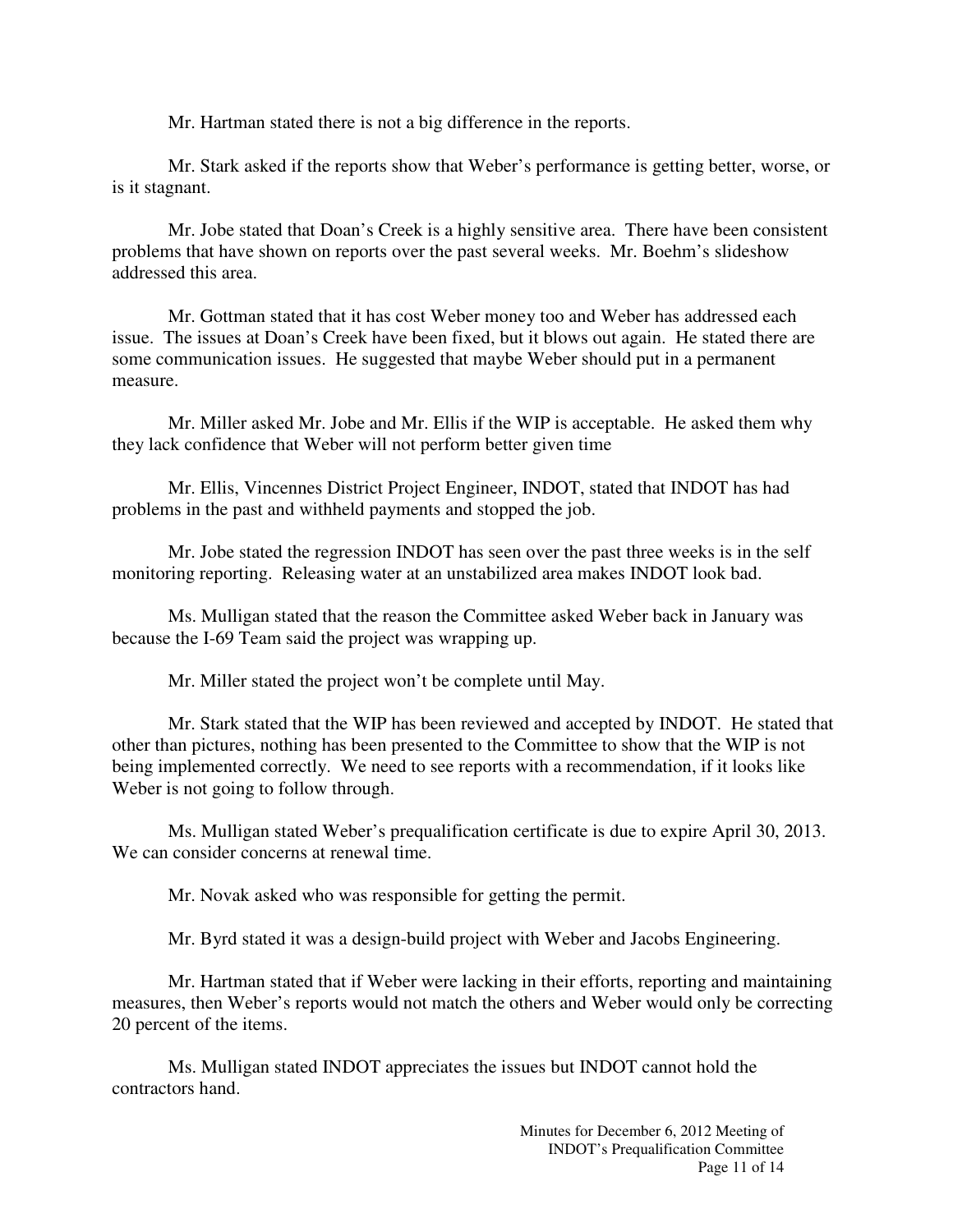Mr. Novak stated it is the responsibility of the contractor to do the work, not INDOT. It is all on the contractor, because it was design-build.

Mr. Jobe stated that the pictures shown today show successes and deficiencies. He stated he still has concerns with maintenance and self-monitoring.

Mr. Wasson asked Weber how they will take the deficiencies that were pointed out today and correct them.

Mr. Byrd stated the issues will be taken back to their staff to correct the issues, and they may put them in the Tool Box Talks. He pointed out again that Weber is still working in some of these areas.

Mr. Hartman stated Weber has to be allowed to finish and Weber has not walked away.

Mr. Wasson stated that INDOT wants the weekly reports to show a true picture of the deficiencies.

Mr. Ratliff moved to defer a decision until April before Weber's prequalification is up for renewal. He added that someone from INDOT should report that work has been fixed or not. Weber has not had time to implement the plan.

Ms. Mulligan restated the motion; the Committee is not making a decision today on Weber's prequalification status. The Committee will get a report from the Office of Environmental Services (OES) or I-69 Team. If the report is acceptable the Prequalification Division could process any future application or do we call Weber back in April.

Mr. Ratliff stated that the Committee should have Weber back to the April meeting.

Ms. Mulligan restated the motion; the Committee is not making a decision today on Weber's prequalification status, and the Committee will call Weber back in April. OES and the I-69 Team will put together a report for the Committee.

Mr. Brummond, Attorney with Weber, asked if it would help if Weber responded before the meeting if the report is negative.

Ms. Mulligan replied that it is not necessary for Weber to respond to the report. Weber is welcome to bring a response to the meeting. She asked if the Weber should be brought back to the April  $4<sup>th</sup>$  meeting or a meeting in March.

Mr. Stark asked if Weber is required to maintain erosion control measures through the winter.

Mr. Jobe replied yes.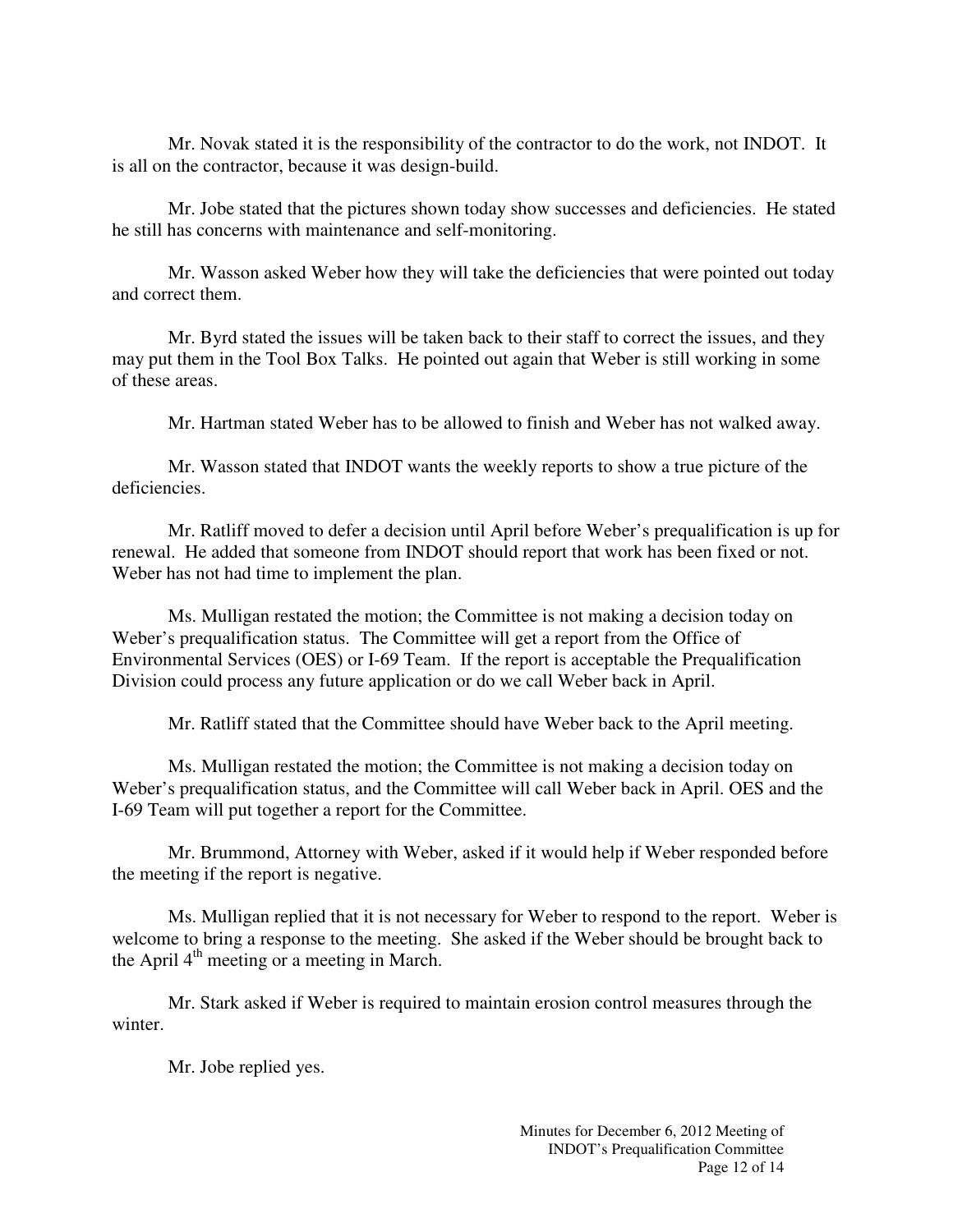Mr. Wasson stated that if a deficiency is not addressed and INDOT accepts it, it should still stay on the report with a note.

Mr. Novak stated that the April 4, 2013 is fine.

Ms. Mulligan stated INDOT has to process prequalification applications within thirty (30) days of receipt; however INDOT would not process an application submitted by Weber if submitted early, but will hold it until the Committee meeting.

Ms. Macdonald stated that Weber would have their current Certificate of Qualification to submit bids until April 30, 2013.

Ms. Mulligan suggested the combined report be submitted from the I-69 Team, OES, and Construction Management.

Ms. Kennedy asked when the report should be submitted.

Mr. Miller suggested stated Friday, March 15, 2013.

Ms. Klein asked if Weber will get a copy of the report.

Mr. Ratliff stated yes.

Ms. Mulligan summarized the motion; the Committee will require Weber to come back on April 4, 2013. The INDOT I-69 Team, OES, and Construction Management will submit a report by March 15, 2013 to the Committee and Weber. There will be no decision today on Weber's prequalification status.

Ms. Mulligan stated that if Weber wants to submit information, we need it by March 15, 2013 also. It does not give Weber a chance to respond to INDOT's report, but that can be submitted or addressed at the meeting.

MS. Mulligan asked if there was a motion.

Mr. Kicinski seconded the motion.

All Committee members voted in favor.

Ms. Mulligan explained that a letter will be sent out to Weber and a memo will be sent to notify the Commissioner. Weber will also receive a letter of notification for the April meeting at a later date.

3. Committee discussion on 2013 meeting dates

Ms. Mulligan presented the last item on the agenda, 2013 Committee schedule. The first meeting will be January 10, 2013.